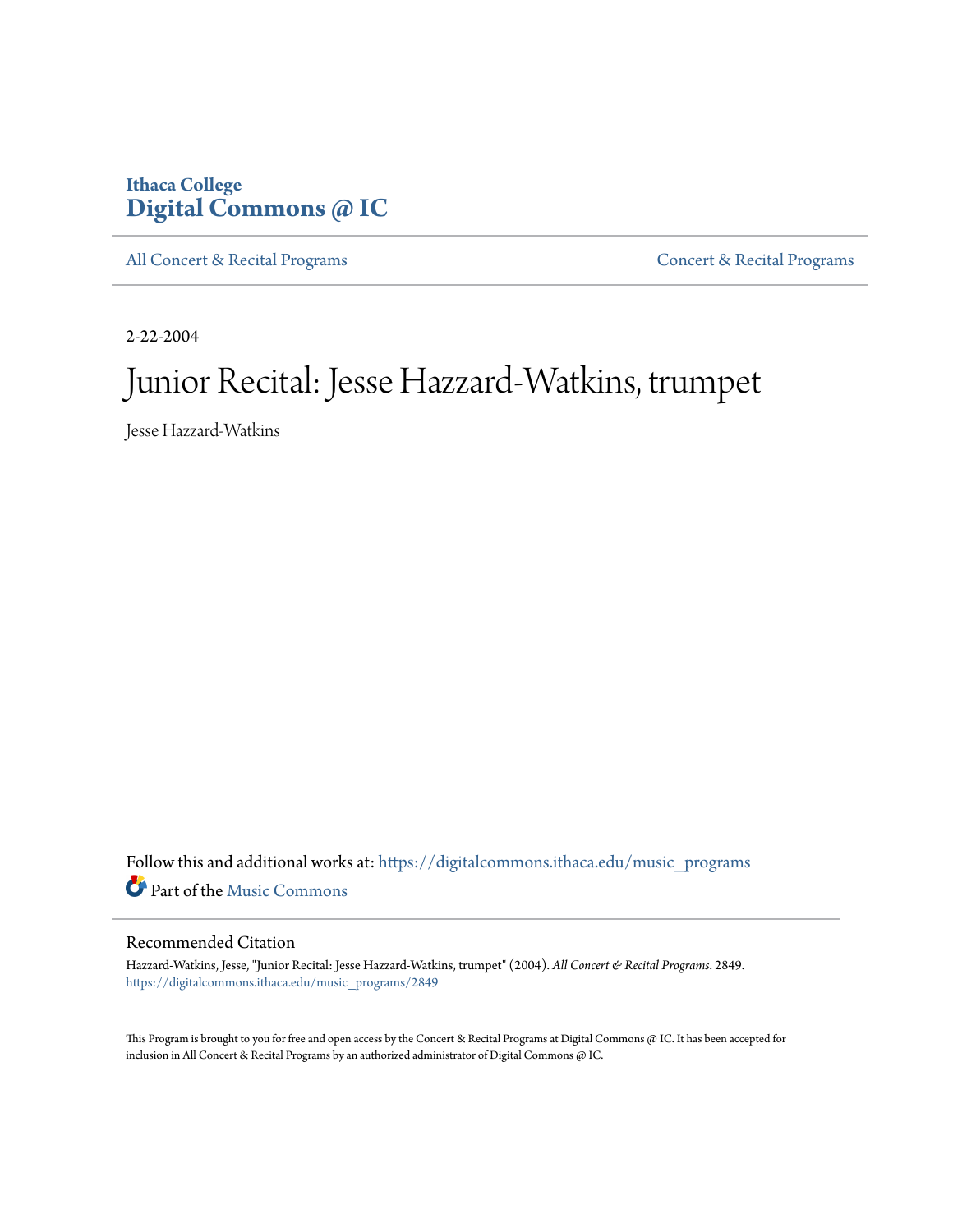# ITHACA COLLEGE SCHOOL OF MUSIC

## **JUNIOR RECITAL**

**Jesse Hazzard-Watkins, trumpet** Kristen Weiskotten, piano Cayenna Ponchione, conductor

HOCKETT FAMILY RECITAL HALL SUNDAY, FEBRUARY 22, 2004 7:00 P.M.

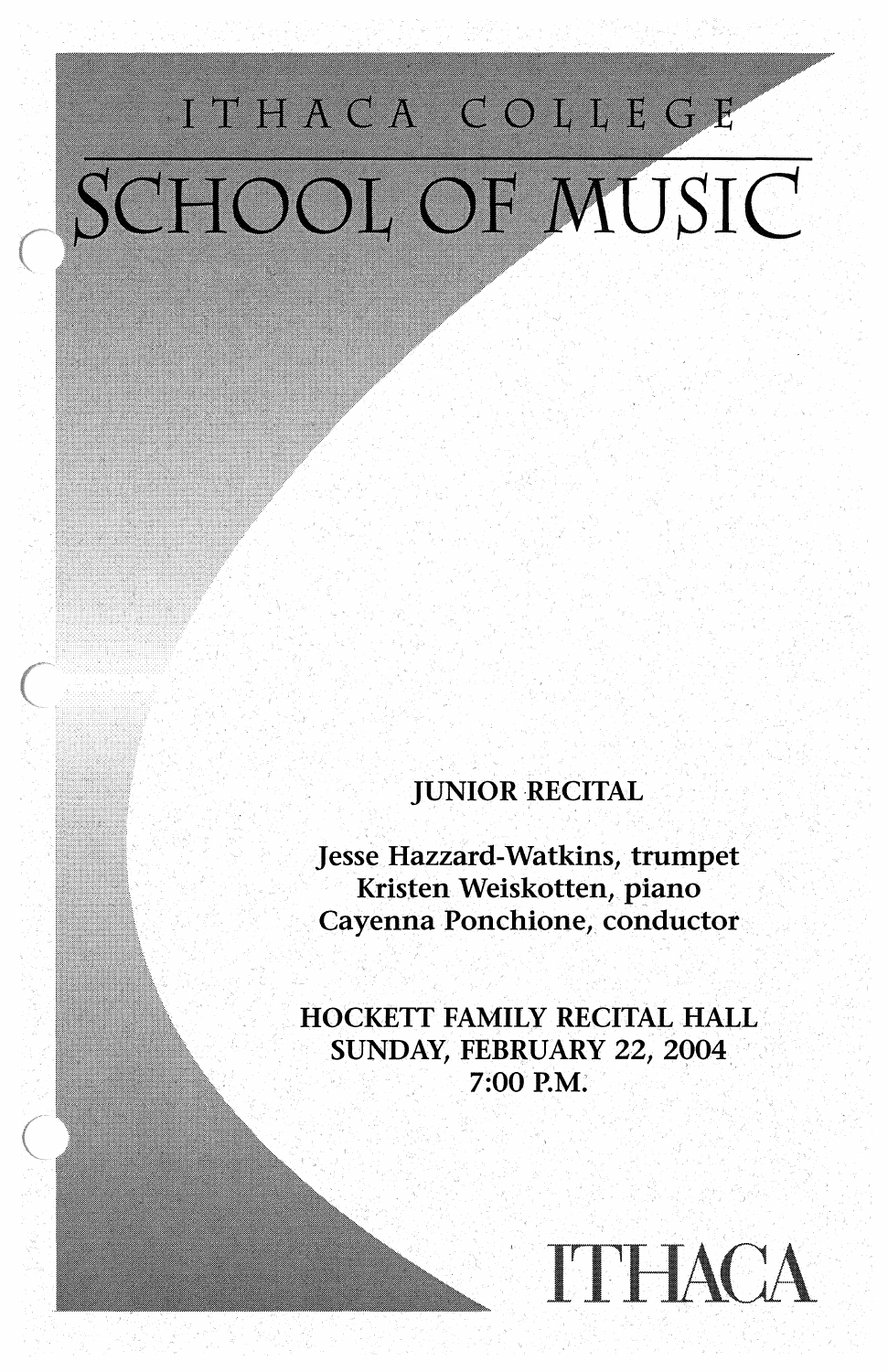#### **PROGRAM**

Concertino per tromba e strumenti ad \_arco (Op. 29, 1935)

· Knudage Riisager (1897-1974)

The Hollow Men, Op. 25

Vincent Persichetti (1915-1987)

#### INTERMISSION

Believe Me If All Those Endearing Young Charms Traditional arr. D. Hunsberger  $(b. 1942)$ Tis the Last Rose of Summer Traditional Irish arr. D. Hunsberger

Trombita fantazia (1984) Frigyes Hidas

 $(b. 1928)$ 

**C** 

Junior Recital is presented as partial fulfillment for the degree Bachelor of Music in Performance.

Jesse Hazzard-Watkins is from the studio of Kim Dunnick.